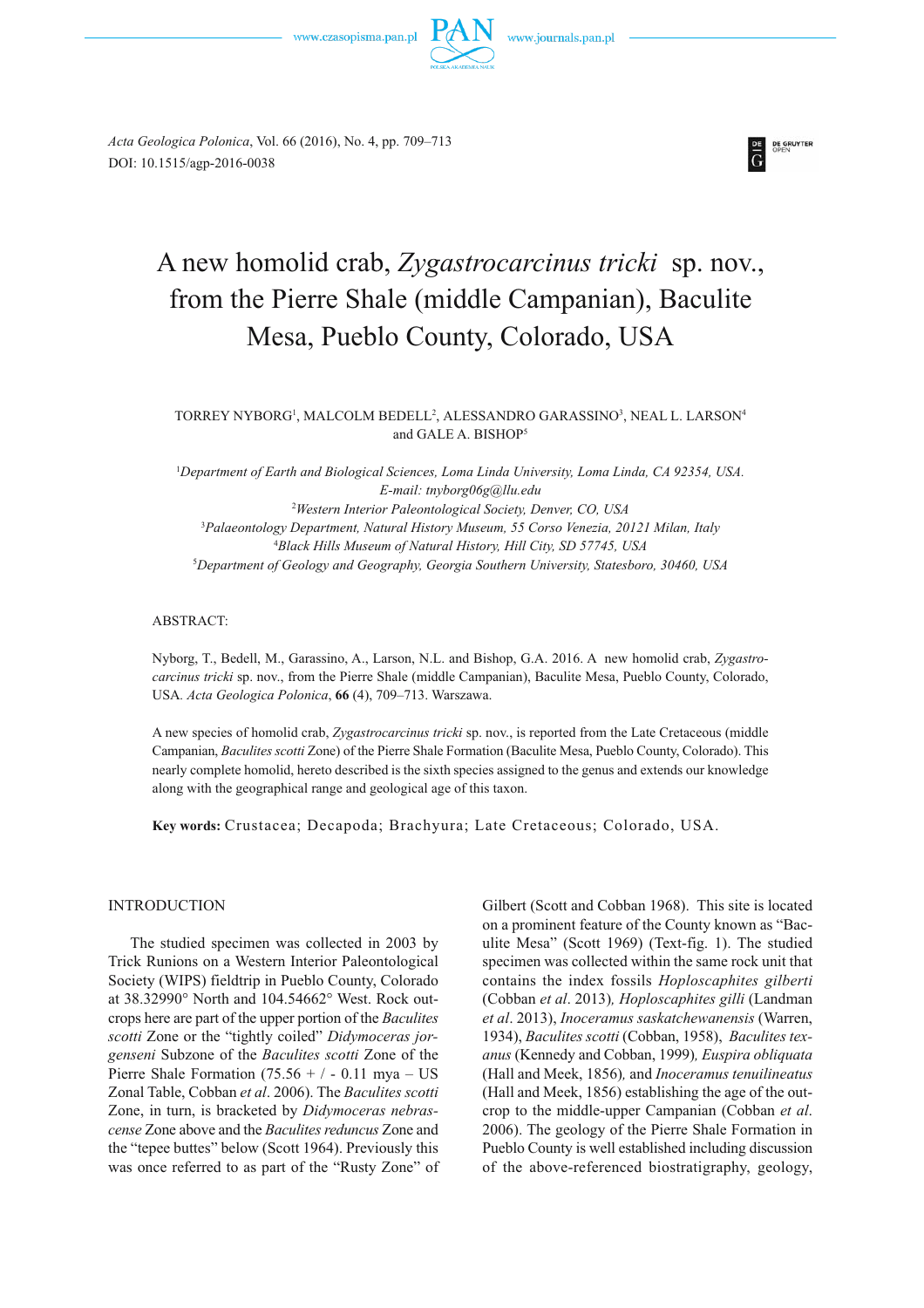



Text-fig. 1. Generalized locality map of study area where crab specimen was collected. Biostratigraphic zones after Scott and Cobban (1968) and Scott (1969). Note at Baculite Mesa many biostratigraphic zones are represented and are not clearly defined due to the steep slopes of the mesa

lithology, and stratigraphic sections of the area (Cobban 1958, 1993; Cobban and Kennedy 1993; Scott 1964, 1969; Scott and Cobban 1986; Kennedy *et al.* 2000; Walaszczyk *et al*. 2001; Cobban *et al*. 2006; Landman *et al*. 2013).

# MATERIAL

The studied specimen consists of a large homolid, a giant for the Pierre Shale, with an almost complete carapace (missing rostrum, epi- and protogastric regions, and right epigastric regions), proximal left walking legs  $(P2-P4)$  and proximal right walking legs (P2-P5), and the partially exposed pleon (Textfig. 2). The carapace is broken along the pleural sutures, the *linea homolica,* with the right lateral side rotated outward into the plane of the central carapace and the left side remaining in its original vertical position; the central portion of the carapace has been pushed inward and rotated slightly clockwise. The first pleonal segments are visible as are the proximal parts of the ambulatory legs (P2-P5) on the right and (P2-P5) on the left side. The P2-P5 is much reduced and dorsal. Besides the completeness and size of this specimen, its most remarkable feature is a patina of pyrite covering the cuticle where it had been preserved within the dense ironstone concretion, giving rise to a golden color across the dorsal surface of the specimen.

#### **Abbreviations**

UCMNH: University of Colorado Museum of Natural History, Boulder Colorado, USA lcxp: carapace length; P2-P5: pereiopods 2 to 5; wcxp: carapace width.

# SYSTEMATIC PALAEONTOLOGY

Infraorder Brachyura Linnaeus 1758 Section Homoloida Karasawa, Schweitzer & Feldmann 2011 Superfamily Homoloidea De Haan 1839 Family Homolidae De Haan 1839 Genus *Zygastrocarcinus* Bishop 1983

TYPE SPECIES: *Zygastrocarcinus griesi* Bishop 1983, by original designation.

FOSSIL SPECIES: *Zygastrocarcinus cardsmithi* Bishop 1986; *Z. carolinasensis* Klompmaker, Ventura and Vega 2013; *Z. griesi* Bishop 1983; *Z. mendryki* (Bishop, 1982); *Z. tricki* sp. nov. (this study); *Z. waagei* Feldmann, Schweitzer and Green 2008.

# *Zygastrocarcinus tricki* sp. nov. (Text-fig. 2)

DIAGNOSIS: Carapace longer than wide, exhibiting tumid regions, tubercles, and strong grooves; carapace moderately convex transversely; lateral sides subvertical; hepatic lobe exhibiting six tubercles arranged in two parallel lines; hepatic lobe with one strong spine along margin; large pentagonal cardiac lobe, with one central tubercle, surrounded by four smaller tubercles; undifferentiated branchial lobe.

ETYMOLOGY: The trivial name honors Trick Runions of the Western Interior Paleontological Society (WIPS) for his many contributions in increasing our understanding of the palaeontology of the Cretaceous of the Western Interior Seaway.

HOLOTYPE: UCMNH accession number 86384.

TYPE LOCALITY: Pierre Shale (Baculite Mesa, Pueblo County, Colorado); UCMNH locality 2016051.

GEOLOGICAL AGE: Late Cretaceous (middle Campanian, *Baculites scotti* Zone).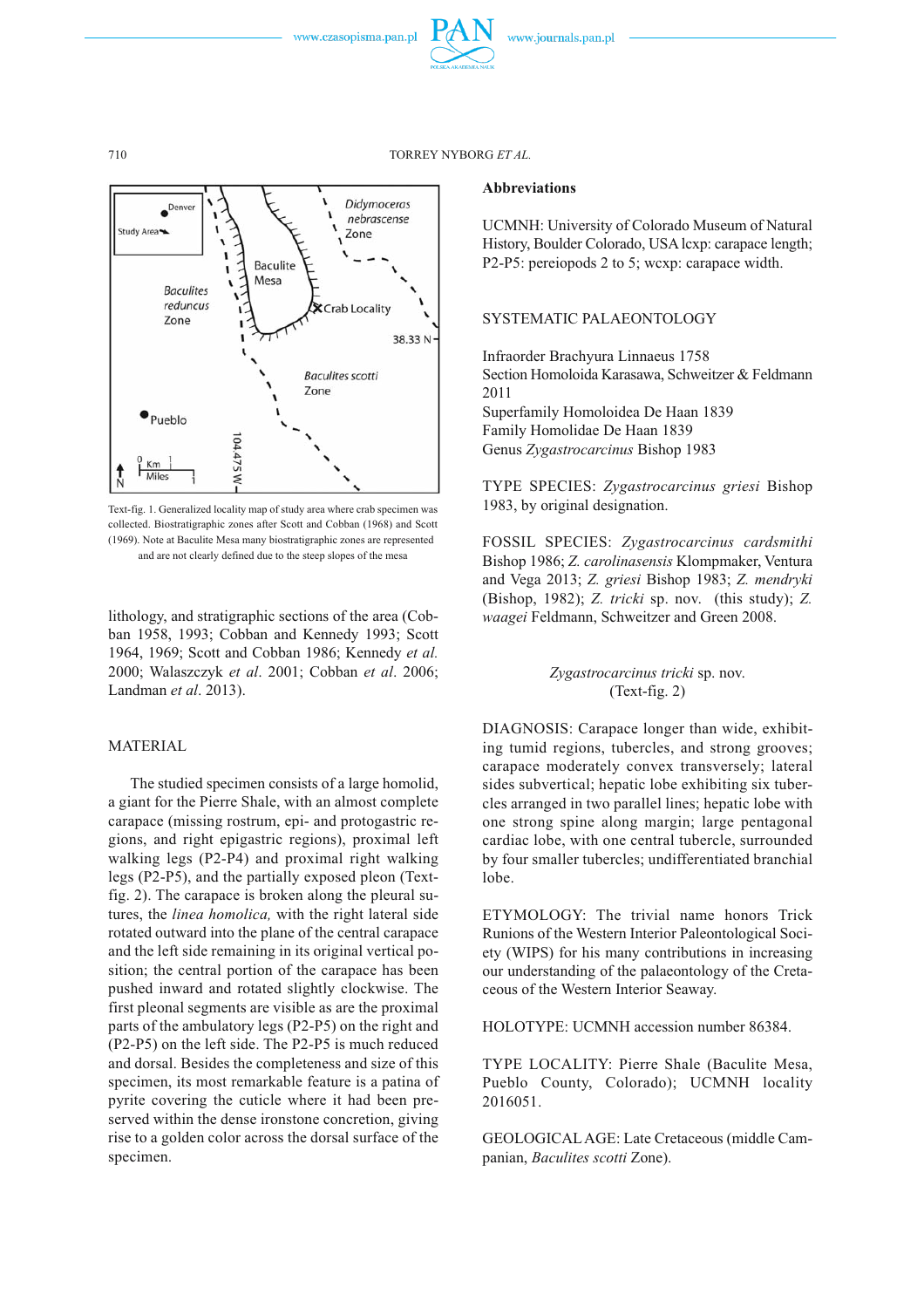www.czasopisma.pan.pl

# A NEW CRAB FROM THE CAMPANIAN OF THE US WESTERN INTERIOR 711

MATERIAL AND MEASUREMENTS: One nearly complete homolid in dorsal view (UCMNH 86384 – lcxp: 61.8 mm; wcxp: 52.5 mm).

DESCRIPTION: Carapace – large, quadrate, longer than wide, convex in transverse section, strongly convex longitudinally; lateral sides nearly subvertical;



Text-fig. 2. Dorsal view of fossil crab, *Zygastrocarcinus tricki* sp. nov. A − dorsal carapace, including legs, contained within ironstone concretion. B − Close-up view of dorsal carapace. C − Close-up of carapace left side to emphasize the *linea homolica* and cardiac region. Scale = 1 cm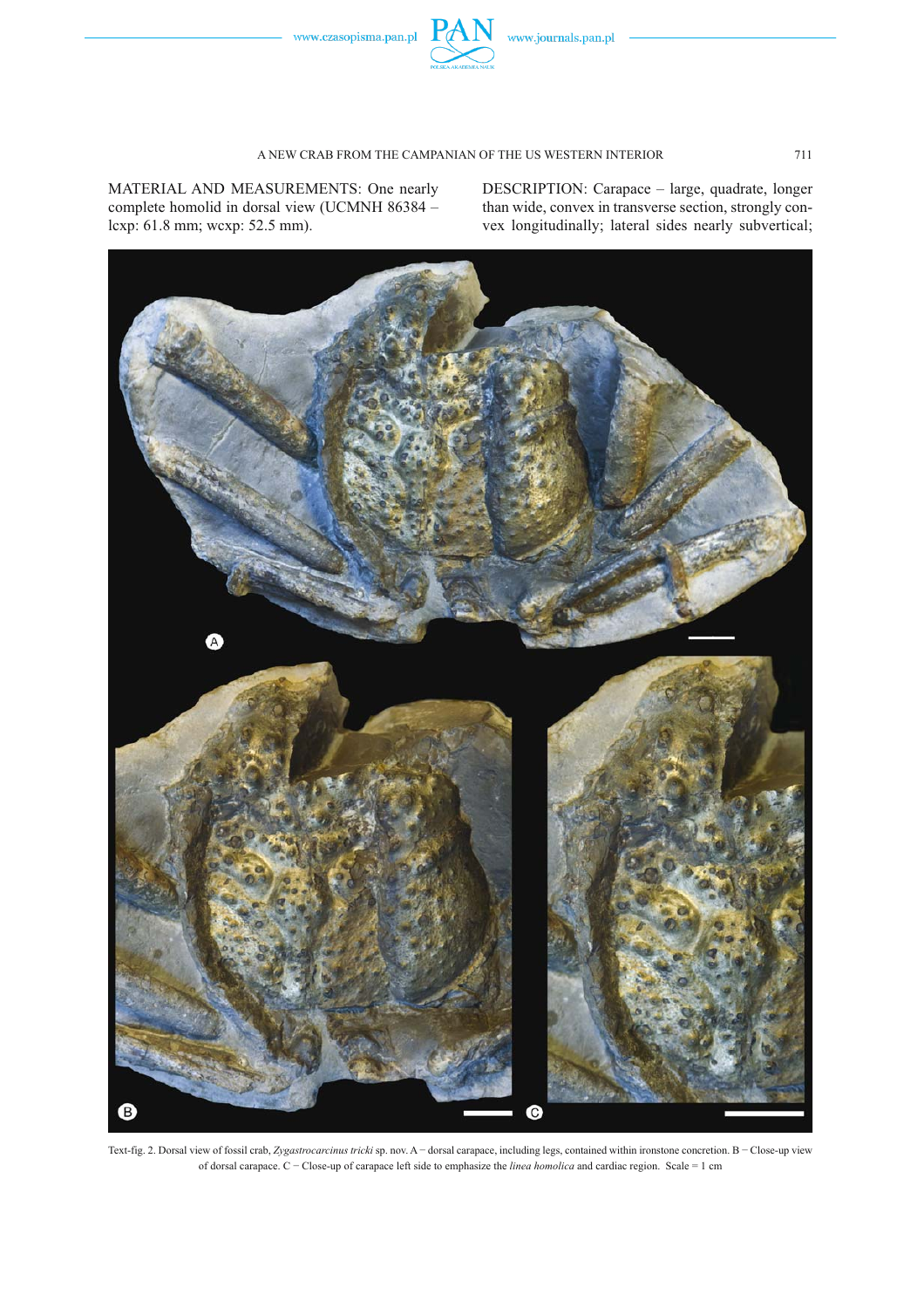

#### 712 TORREY NYBORG *ET AL.*

rostrum not preserved; grooves fairly strong and well developed; cervical groove directed anterolaterally, straight until approaching branchial region, where it bends anteriorly, then curved into anterolateral concavity surrounding branchial region anteriorly; postcervical groove parallels cervical groove axially, but connects to cervical groove at lateral-most position; branchiocardiac groove narrow and parallels cervical groove dorsally; regions tumid and granulate; epigastric and protogastric lobes not preserved; mesogastric lobe triangular, with one central tubercle, surrounded by three tuberculate bosses; metagastric lobe with two tuberculate bosses, located on each side; hepatic lobe exhibiting six tubercles arranged in two parallel lines; hepatic lobe with one strong spine along lateral margin outward directed; undifferentiated branchial lobe; large inflated pentagonal cardiac lobe, with one central tubercle, surrounded by six smaller tubercles and by larger tubercles along margins, reducing in size distally; intestinal lobe longer than wide, narrow, and granular; *linea homolica* runs longitudinally well inside of lateral margins. Thoracic appendages – Chelae unknown; ambulatory legs long and robust; P2 largest in diameter, P3 and P4 slightly smaller in diameter about equal size; longitudinally grooved and finely tuberculate; P5 much smaller, merus about half the length and diameter of merus of P3 and P4, preserved in dorsal position above P4.

DISCUSSION: According to Bishop (1983) *Zygastrocarcinus tricki* sp. nov. fits the genus characters, such as the carapace slightly ovate, longer than wide, widest in posterior half; upper surface nearly level, laterally rounded; lateral margins nearly vertical; carapace well differentiated by deep grooves; regions often developed into bosses or spines; surface ornamented with course tubercles; and *linea homolica* well developed, dorsal, parallel to lateral margins.

Klompmaker *et al*. (2013) discussed some characters that could be used to distinguish species within *Zygastrocarcinus* such as: the length/width ratios; the widest part of the carapace; tumidity of regions; the ornamentation of the carapace; and the morphology of cardiac, protogastric, mesogastric, and branchial regions. Even though *Z. tricki* sp. nov. does not preserve the epi- and protogastric regions a combination of two characters can be used to distinguish *Z. tricki* sp. nov. from the other species of the genus: the number and distribution of tubercles of the hepatic and cardiac lobes and the shape of mesogastric and branchial lobes.

We therefore distinguish *Z. tricki* sp. nov. from the other species in having the hepatic lobe with six tubercles arranged in two parallel lines and the meso-

gastric lobe, with one central tubercle, surrounded by three tuberculate bosses. *Zygastrocarcinus cardsmithi*, *Z. griesi*, and *Z. mendryki* have a mesogastric lobe with three granulate bosses. *Zygastrocarcinus carolinasensis* has a granulate mesogastric lobe. *Zygastrocarcinus waagei* has a mesogastric lobe with long anterior process which extends as a sulcus onto the rostrum.

In addition, *Z. tricki*sp. nov. also has a large inflated pentagonal cardiac lobe, with one central tubercle, surrounded by six smaller tubercles and by larger tubercles along margins which distinguishes it from the other described species. *Zygastrocarcinus cardsmithi* has a cardiac lobe that is triangular and is covered with fine transverse granules. *Zygastrocarcinus griesi* has a cardiac lobe with one central tubercle, surrounded by six or seven smaller tubercles. *Zygastrocarcinus mendryki* has a cardiac lobe that is depressed, narrow, and with medium-sized granules. In *Zygastrocarcinus waagei* the cardiac lobe is longer than wide, with a pair of circular swellings anteriorly and one posteriorly. *Zygastrocarcinus carolinasensis* does not preserve the cardiac lobe. Lastly, the undifferentiated branchial lobe distinguishes *Z. tricki* sp. nov. from the other species, which all possess a differentiated branchial lobe.

# **CONCLUSION**

The record of *Zygastrocarcinus* is known from the northern part of the United States (Montana, South Dakota, Wyoming and now Colorado) and from northern Mexico within the central and southern portions of the Western Interior Seaway in North America. This alludes to the fact that zygastrocarcinids were a highly endemic group with a very restricted geologic range (early Campanian to early Maastrichtian) and geographical range (see Klompaker *et al*. 2013, Table 1).

## **Acknowledgments**

The authors especially thank W.A. (Bill) Cobban and Steve Jorgensen, who took the time to identify the associated inoceramid and ammonite fauna and determined the range zone that this crab came from. Excellent preparation work from BHIGR is greatly appreciated. We thank the landowners, Harvey Smith, the late Bill Bois, Susan Passmore who took extensive photographs of the site, and Steven M. Miller for nonpareil technical assistance. Special thanks to Malcolm Bedell Jr. and the Western Interior Paleontological Society for organizing the field trip that led to the discovery of this new homolid. Lastly, we thank Francisco Vega and René Fraaije for their kind reviews of this paper.